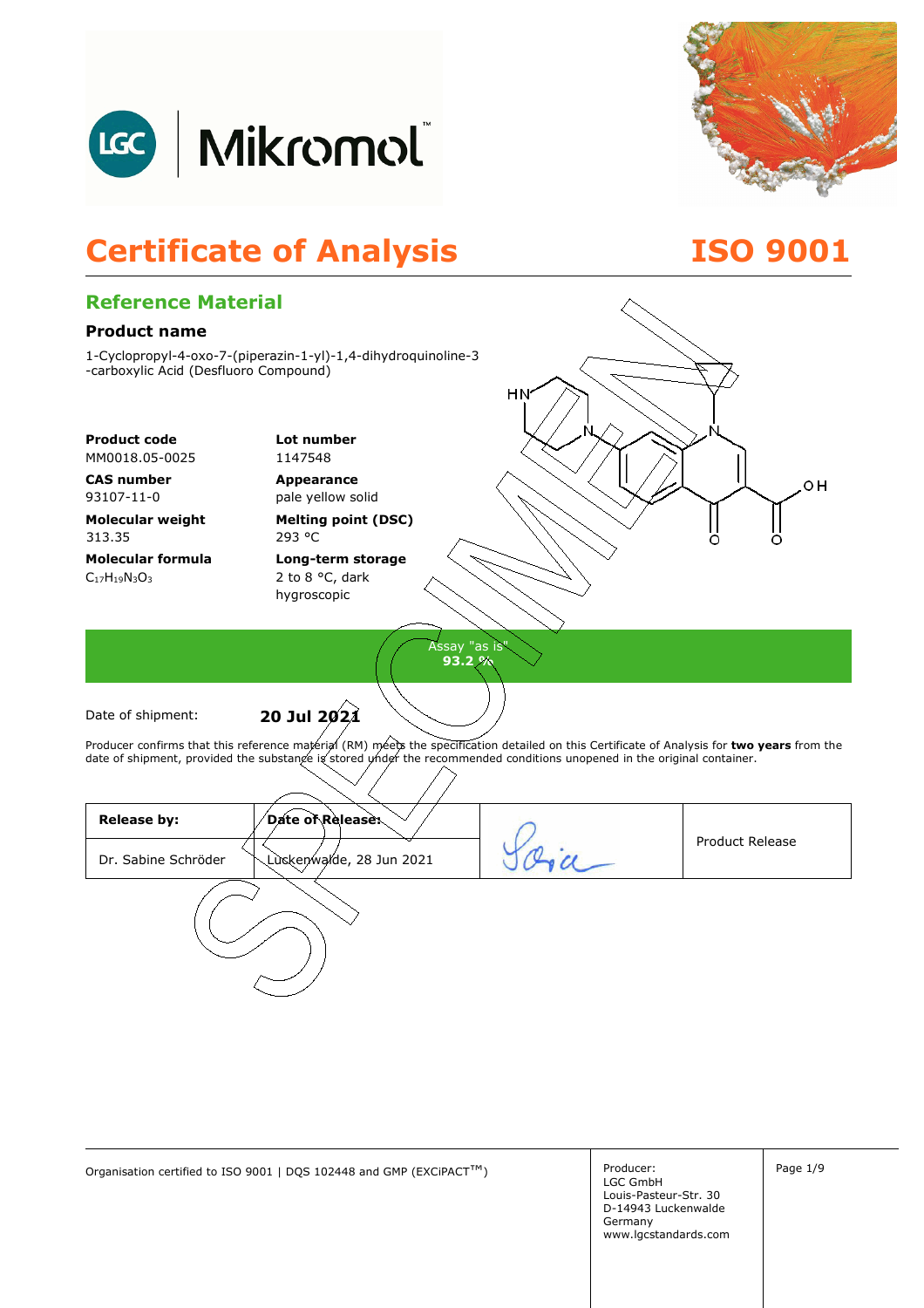

#### **Product information**

For laboratory use only. Not suitable for human or animal consumption.

Before usage of the RM, it should be allowed to warm to room temperature. No drying required, as the certified value is already corrected for the content of water and other volatile materials.

. The product quality is controlled by regularly performed quality control tests (retests).

#### **Further content**

Identity Assay Final result

Revision table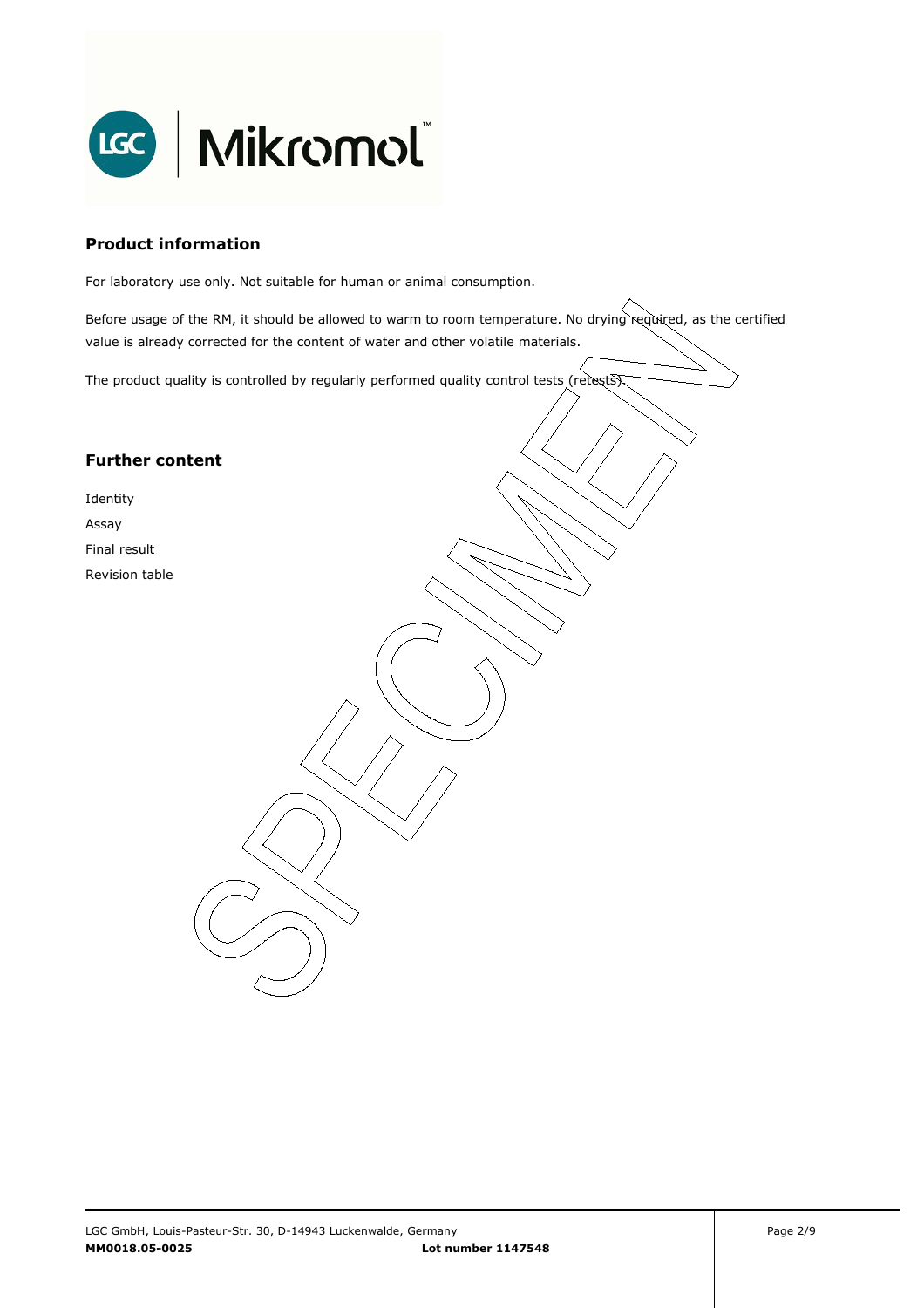

### **Identity**

The identity of the reference material was established by following analyses.

| <b>Method</b>        | <b>Conditions</b>                                                                                                                                                                                                                                                                                                                                                                                                                                                                                                                                                                                                                                                                                                                                                                                                                                                                                                                                                           | Result                                                                                                                                                                                                                                                                                                                                                                                                                                                                                                                                                                                                       |
|----------------------|-----------------------------------------------------------------------------------------------------------------------------------------------------------------------------------------------------------------------------------------------------------------------------------------------------------------------------------------------------------------------------------------------------------------------------------------------------------------------------------------------------------------------------------------------------------------------------------------------------------------------------------------------------------------------------------------------------------------------------------------------------------------------------------------------------------------------------------------------------------------------------------------------------------------------------------------------------------------------------|--------------------------------------------------------------------------------------------------------------------------------------------------------------------------------------------------------------------------------------------------------------------------------------------------------------------------------------------------------------------------------------------------------------------------------------------------------------------------------------------------------------------------------------------------------------------------------------------------------------|
| $1H-NMR$             | 400 MHz, CF3COOD                                                                                                                                                                                                                                                                                                                                                                                                                                                                                                                                                                                                                                                                                                                                                                                                                                                                                                                                                            | Structure confirmed                                                                                                                                                                                                                                                                                                                                                                                                                                                                                                                                                                                          |
|                      |                                                                                                                                                                                                                                                                                                                                                                                                                                                                                                                                                                                                                                                                                                                                                                                                                                                                                                                                                                             |                                                                                                                                                                                                                                                                                                                                                                                                                                                                                                                                                                                                              |
| 11.5<br>10.5<br>11.0 | $\begin{picture}(180,10) \put(0,0){\line(1,0){10}} \put(10,0){\line(1,0){10}} \put(10,0){\line(1,0){10}} \put(10,0){\line(1,0){10}} \put(10,0){\line(1,0){10}} \put(10,0){\line(1,0){10}} \put(10,0){\line(1,0){10}} \put(10,0){\line(1,0){10}} \put(10,0){\line(1,0){10}} \put(10,0){\line(1,0){10}} \put(10,0){\line(1,0){10}} \put(10,0){\line($<br>10.0<br>$\begin{array}{c} \hline \text{ } & \text{ } & \text{ } \\ \hline \text{ } & \text{ } & \text{ } \\ \text{ } & \text{ } & \text{ } \\ \text{ } & \text{ } & \text{ } \\ \text{ } & \text{ } & \text{ } \\ \text{ } & \text{ } & \text{ } \\ \text{ } & \text{ } & \text{ } \\ \text{ } & \text{ } & \text{ } \\ \text{ } & \text{ } & \text{ } \\ \text{ } & \text{ } & \text{ } \\ \text{ } & \text{ } & \text{ } \\ \text{ } & \text{ } & \text{ } \\ \text{ } & \text{ } & \text{ } \\ \text{ } & \text{ } & \text$<br>$\begin{matrix} \frac{1}{2} \\ \frac{1}{2} \end{matrix}$<br>$\overline{6.5}$<br>زە | $_{5.0}$<br>5.0<br>$2.5$<br>$_{\rm 2.0}$<br>$\left \begin{matrix} \mathbf{a} \\ \mathbf{b} \\ \mathbf{c} \end{matrix}\right  \left \begin{matrix} \mathbf{b} \\ \mathbf{c} \\ \mathbf{d} \end{matrix}\right $<br>1.0<br>0.5<br>$_{0.0}$<br>4.5<br>$\begin{picture}(120,10) \put(0,0){\line(1,0){15}} \put(15,0){\line(1,0){15}} \put(15,0){\line(1,0){15}} \put(15,0){\line(1,0){15}} \put(15,0){\line(1,0){15}} \put(15,0){\line(1,0){15}} \put(15,0){\line(1,0){15}} \put(15,0){\line(1,0){15}} \put(15,0){\line(1,0){15}} \put(15,0){\line(1,0){15}} \put(15,0){\line(1,0){15}} \put(15,0){\line($<br>ppm |
|                      |                                                                                                                                                                                                                                                                                                                                                                                                                                                                                                                                                                                                                                                                                                                                                                                                                                                                                                                                                                             |                                                                                                                                                                                                                                                                                                                                                                                                                                                                                                                                                                                                              |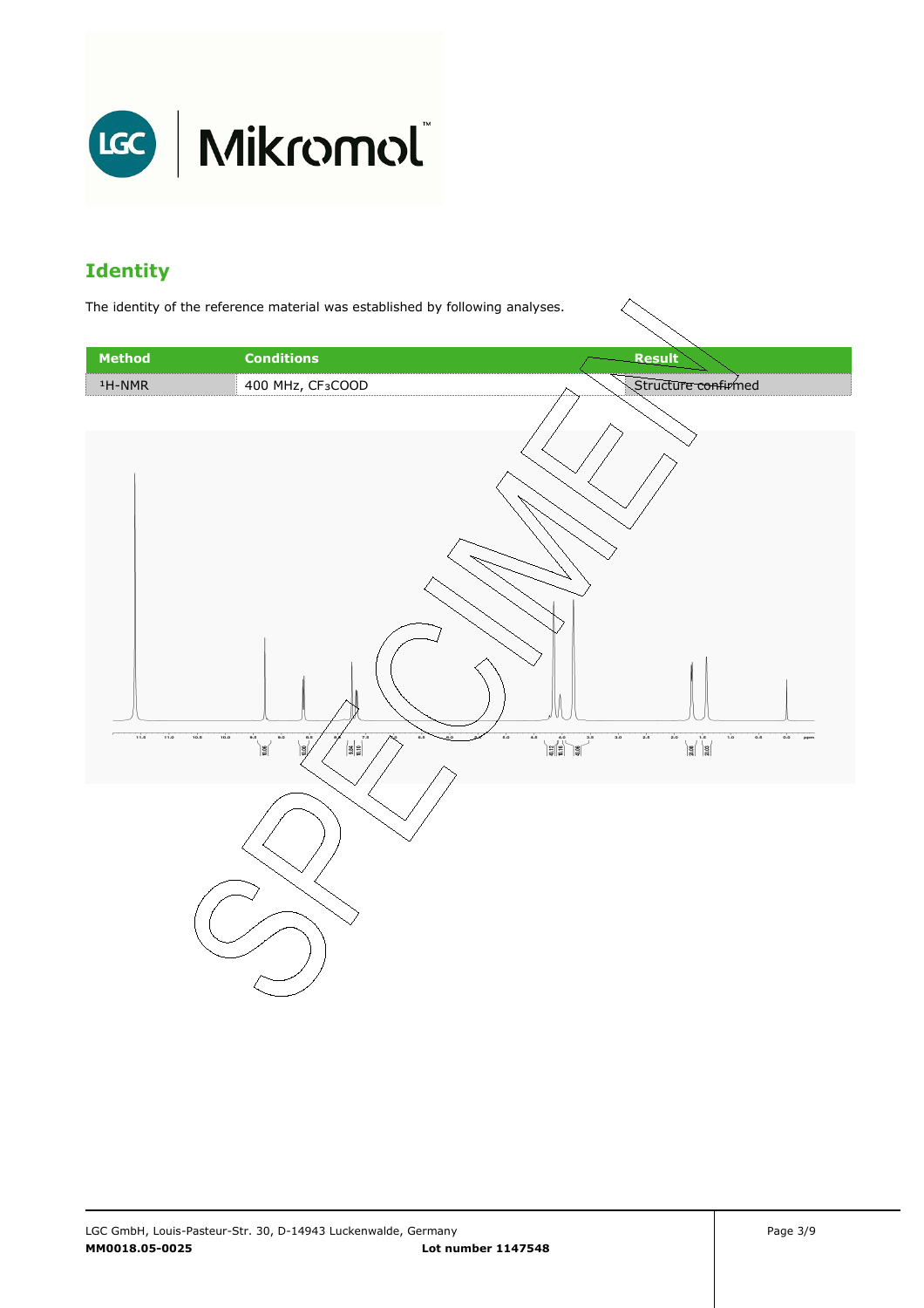

| Method    | <b>Conditions</b>                                                                            | Result                                                                                                                  |
|-----------|----------------------------------------------------------------------------------------------|-------------------------------------------------------------------------------------------------------------------------|
| $13C-NMR$ | 100 MHz, CF3COOD                                                                             | Structure confirmed                                                                                                     |
|           |                                                                                              |                                                                                                                         |
|           | 195 190 185 180 175 170 165 160 165 160 145 140 135 130 125 120 115 170<br>- 100<br>100<br>ż | $0 - 5$ ppm<br>$\overline{\bf 16}$<br>$\overline{10}$<br>$\frac{1}{6}$<br>48<br>40<br>35<br>30<br>25<br>$\overline{20}$ |
|           |                                                                                              |                                                                                                                         |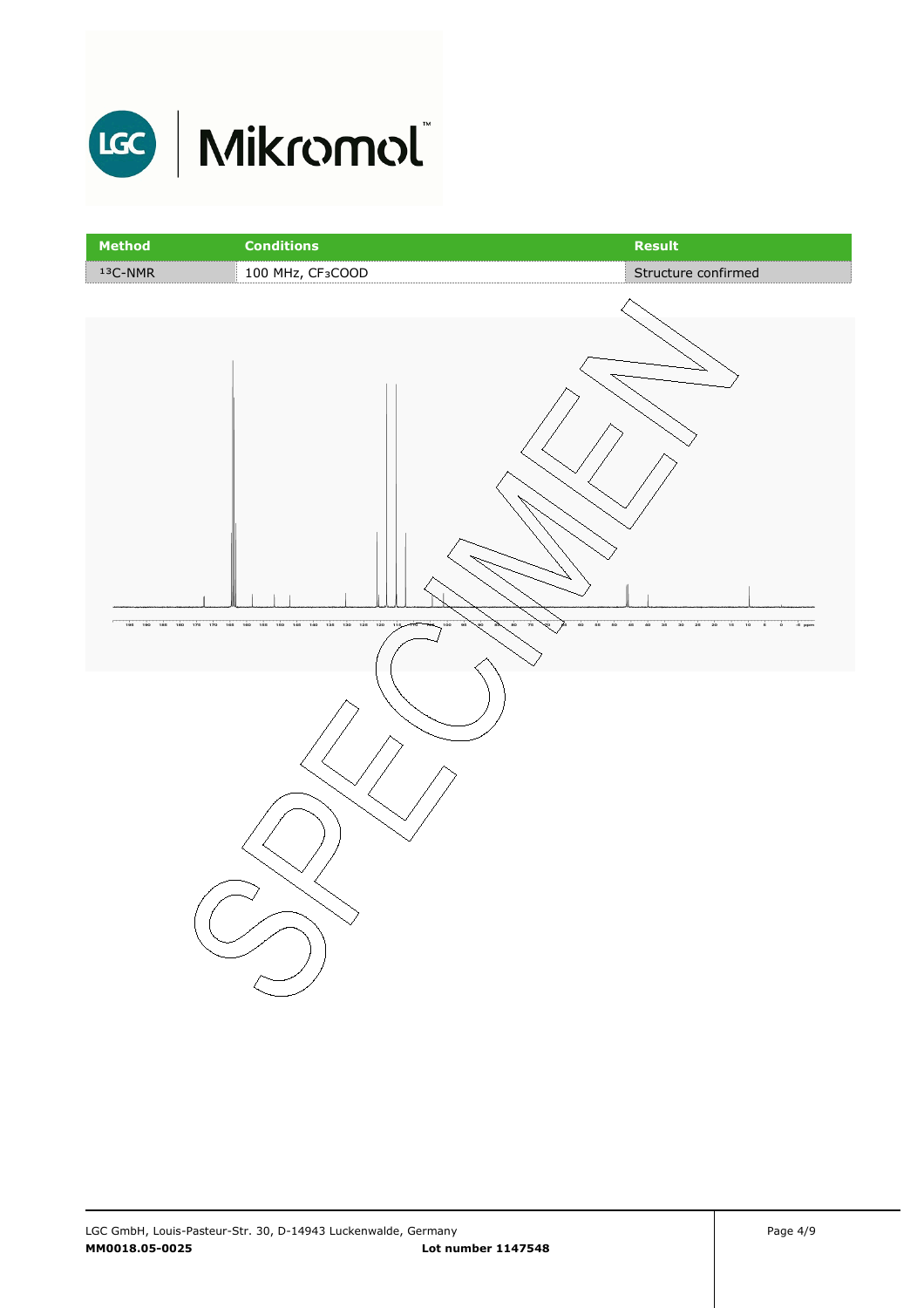

## LGC | Mikromol

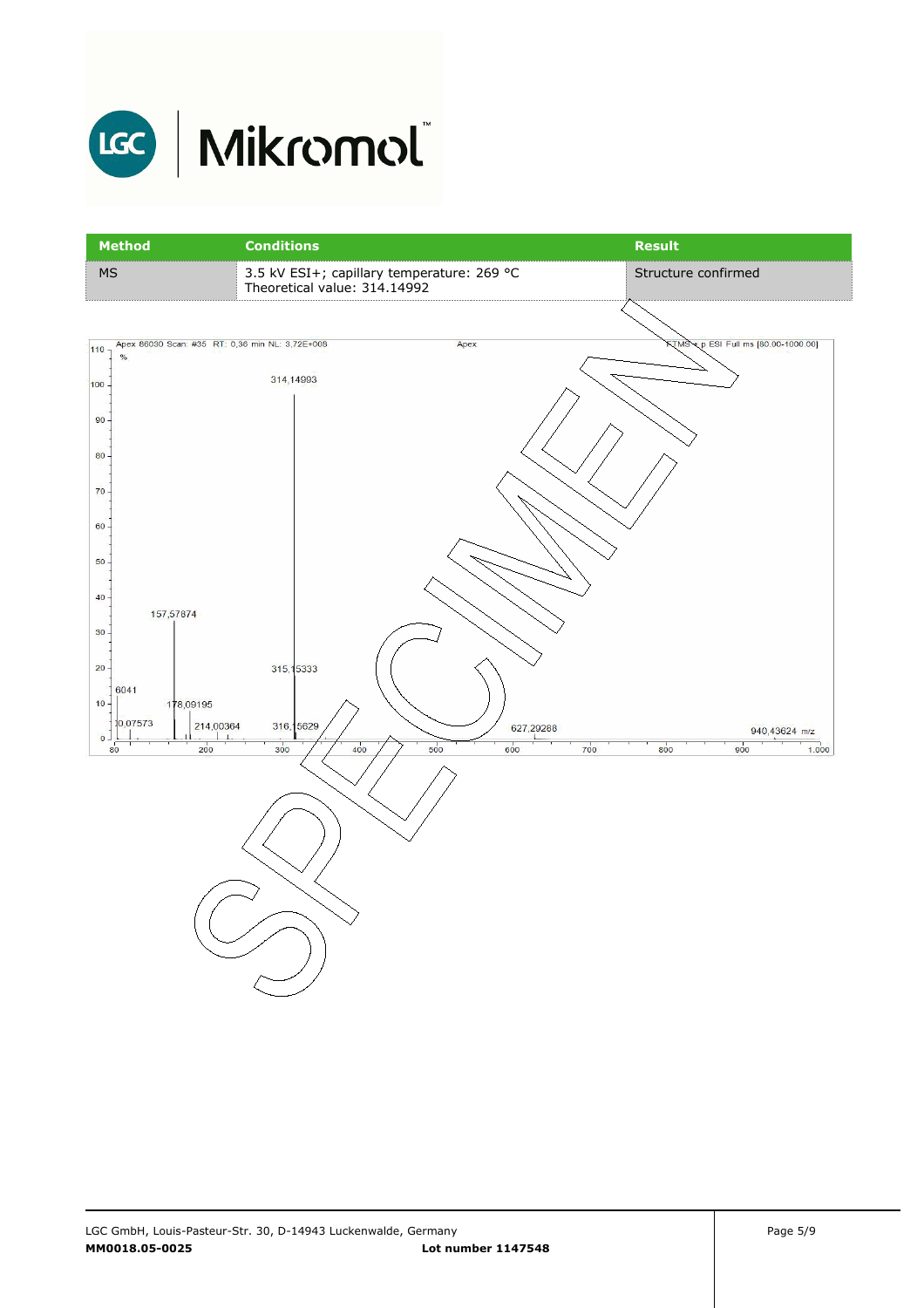

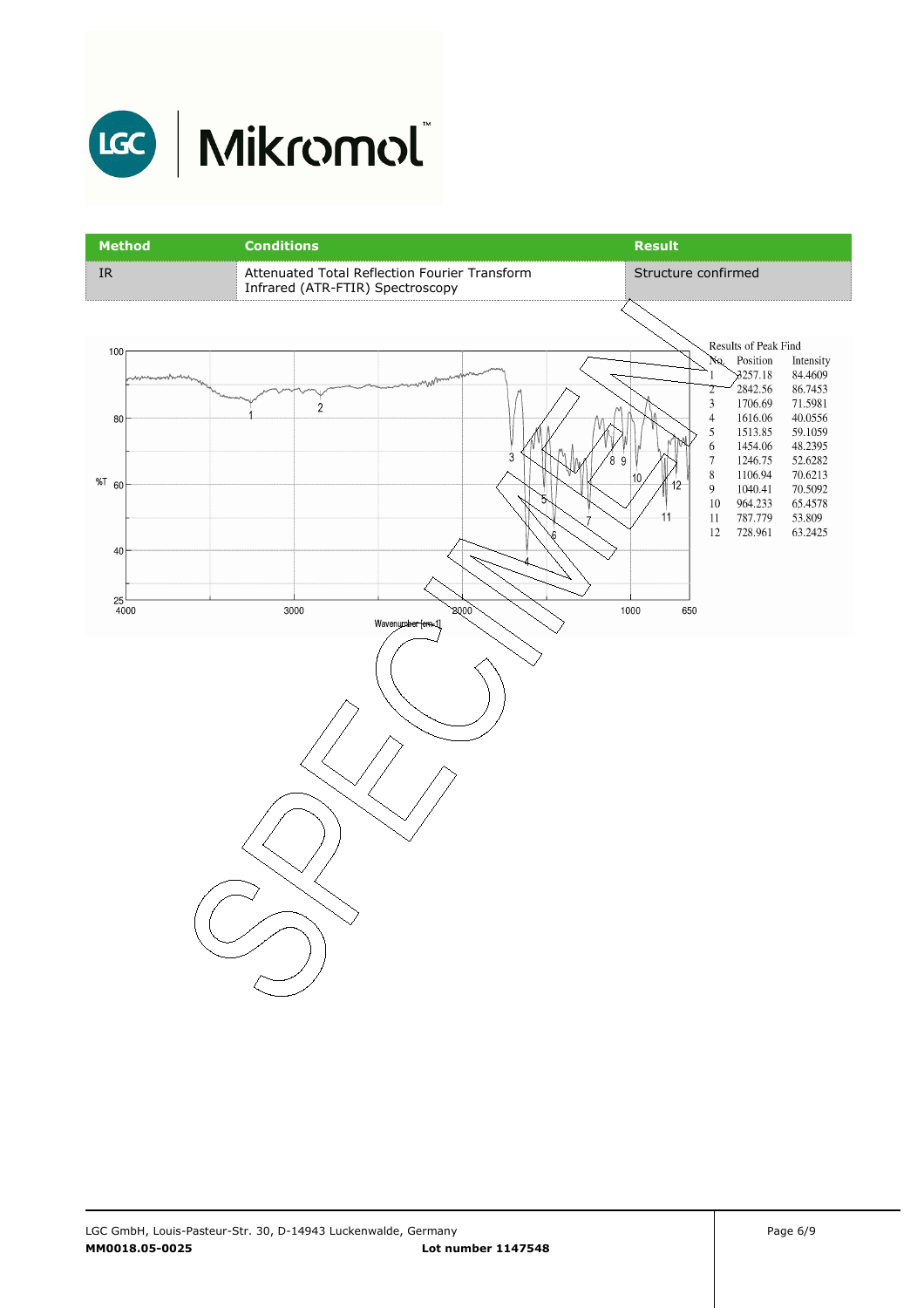

#### **Assay**

The assay of the reference material was assessed by following analyses.

#### **Purity by high performance liquid chromatography (HPLC)**

| <b>HPLC Conditions:</b>                                                                                                                                                                  |                                                                                                                                             |
|------------------------------------------------------------------------------------------------------------------------------------------------------------------------------------------|---------------------------------------------------------------------------------------------------------------------------------------------|
| Column                                                                                                                                                                                   | LiChrospher 60 RP-select B; 5 $\mu$ m, 125 x 4.0 mm                                                                                         |
| <b>Column temperature</b>                                                                                                                                                                | 40 °C                                                                                                                                       |
| <b>Detector</b>                                                                                                                                                                          | DAD, 280 nm                                                                                                                                 |
| Injector                                                                                                                                                                                 | Auto 3/µl/0.0536/mg/ml in Acetonitrile/Water 50/50<br>(v/v)                                                                                 |
| <b>Flow rate</b>                                                                                                                                                                         | $1.0 \text{ mWmin}$                                                                                                                         |
| <b>Phase A</b>                                                                                                                                                                           | Water, Q.1% H3PQ4                                                                                                                           |
| <b>Phase B</b>                                                                                                                                                                           | Acetonitr\le\0.1% H3PO4                                                                                                                     |
| <b>Gradient program</b>                                                                                                                                                                  | $\Phi$ \A-nim Qr-Q<br>85/15<br>10-15 min A/B to 30/70<br>15-20`min`A/B<br>30/70<br>20-23 min A/B to 85/15<br>$23-30$ min A/B<br>85/15 (v/v) |
| HPLC chromatogram and peak table<br>828<br>800<br>4.11<br>Substance<br>750<br>700<br>650<br>600<br>550<br>500<br>Likul)<br>450<br>Absortance In<br>300<br>250<br>200<br>150<br>100<br>60 |                                                                                                                                             |
| $-12$<br>10.0<br>12.5<br>2.5<br>5.0<br>7.5<br>$_{\rm oo}$                                                                                                                                | 15.0<br>17.5<br>25.0<br>20.0<br>22.5<br>27.5<br>30.0                                                                                        |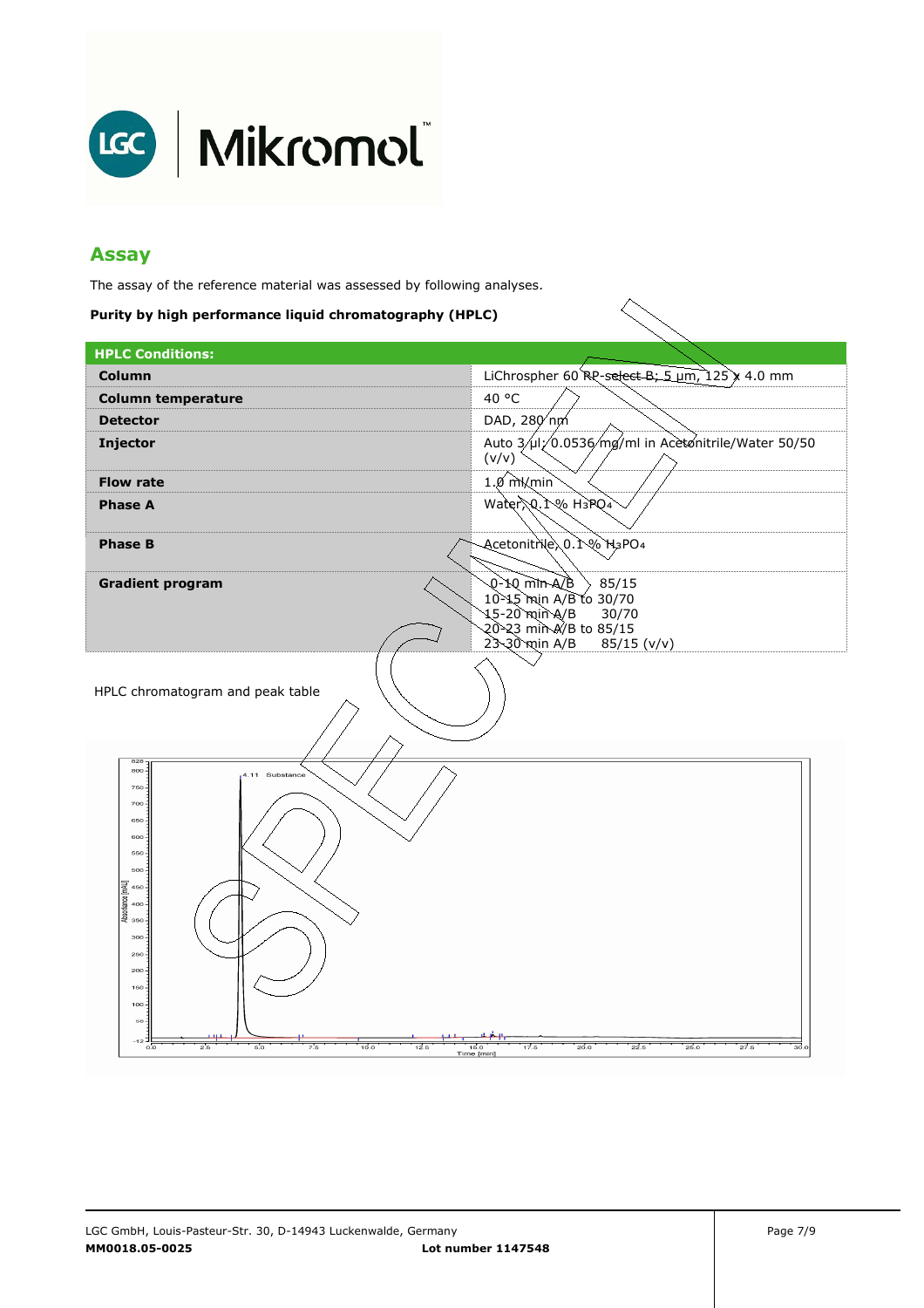

# LGC | Mikromol

| Area percent report - sorted by signal |                       |          |                              |
|----------------------------------------|-----------------------|----------|------------------------------|
| <b>Pk #</b>                            | <b>Retention time</b> | Area     | Area %                       |
| $\mathbf{1}$                           | 2.888                 | 0.0467   | 0.03                         |
| 2                                      | 3.217                 | 0.2288   | 0.16                         |
| $\overline{3}$                         | 4.113                 | 137.7098 | 98,45                        |
| $\overline{4}$                         | 6.998                 | 0.5446   | 0.39                         |
| 5                                      | 13.450                | 0.0830   | 0.06                         |
| 6                                      | 14.010                | 0.1333   | $\mathfrak{D}f.\mathfrak{D}$ |
| $\overline{7}$                         | 15.352                | 0.2510   | 0.18                         |
| $\,8\,$                                | 15.750                | 0.8434   | 0.60                         |
| 9                                      | 16.183                | 0°03.eS  | 0.03                         |
| <b>Totals</b>                          |                       | 139.8768 | 100.00                       |

The content of the analyte was determined as ratio of the peak area of the analyte and the cumulative areas of the purities, added up to 100 $\!\mathbin{\not\sim}$ System peaks were ignored in calculation.

| Result $(n = 3)$        | $98.43 \%$ ; SD = 0.02 % |
|-------------------------|--------------------------|
| <b>Volatile content</b> |                          |
| Water content/          |                          |
| <b>Method</b>           | Karl Fischer titration   |
| <b>Result</b> $(n = 3)$ | $$.30\%$ ; SD = 0.20 %   |
|                         |                          |

| <b>Residual solvents</b> |                                                                          |
|--------------------------|--------------------------------------------------------------------------|
| Method                   | <sup>1</sup> H-NMR                                                       |
| <b>Result</b> $(n = 1)$  | No significant amounts of residual solvents were detected $(< 0.05\%$ ). |